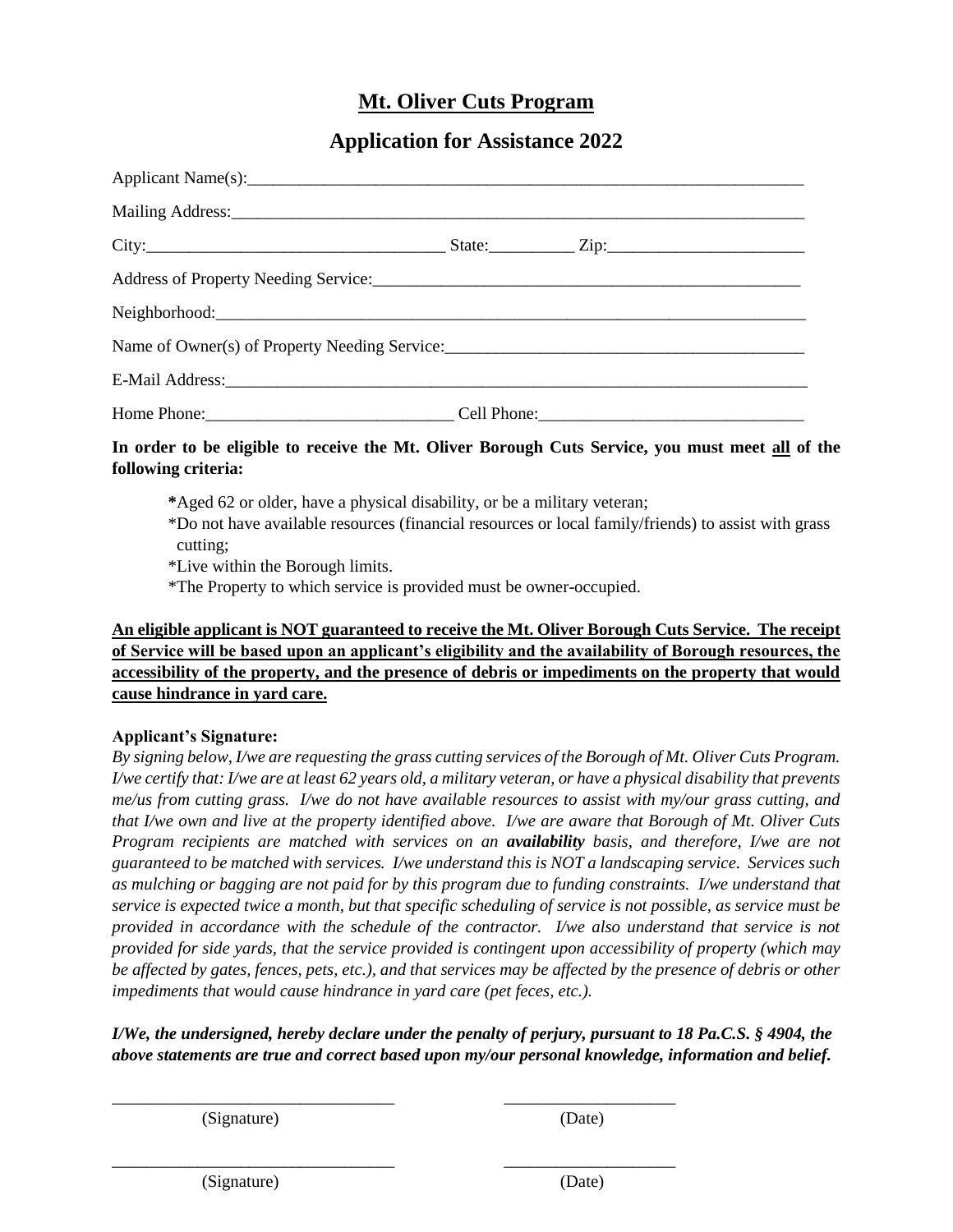# **Mt. Oliver Cuts Program**

# **Service Recipient Release, Waiver of Liability and Indemnification Agreement**

In consideration of my/our being permitted to participate in Mt. Oliver Borough's Cuts Program (the "Program"), I/we example of the set of the set of the set of the set of the set of the set of the set of the set of the set of the set of the set of the set of the set of the set of the set of the set of the s myself/ourselves and any of /our personal representatives, heirs, and next of kin, hereby **COVENANT NOT TO SUE** and to **HOLD HARMLESS, WAIVE, RELEASE, DISCHARGE AND INDEMNIFY** the Borough of Mt. Oliver, its officers, agents, or employees (hereinafter referred to as the "Releases") from any and all liability, claims, demands, actions and causes of action whatsoever, brought by any party against any party, arising out of my/our participation in the Program and whether caused by the negligence of the Releases or otherwise. **This RELEASE, WAIVER OF LIABILITY and INDEMNIFICATION AGREEMENT shall remain valid in perpetuity and shall include all possible claims of negligence or other causes of action that could be asserted against the Releases by me/us.**

I/we warrant and represent that I/we are the owner(s) of the property described above and hereby authorize the work to be performed at my/our property during the 2022 season, having full authority to do so. I/we acknowledge that as owner(s) of the property I/we remain responsible for compliance with all State Laws and Borough Ordinances including maintenance of the property's yard, sidewalks, structure exterior and interior, and that I/we are not relieved from said obligation by my/our participation in this Program. I/we further understand that by offering this Program, the Borough of Mt. Oliver is solely seeking to assist me with grass cutting within the constraints of the Program.

I/we recognize that participation in the Program shall not include any interactions or communications between Program Workers and recipient owner(s) of private property except to the extent necessary to perform requested grass cutting. I/we further recognize that no entry by workers inside my/our residence(s) is permitted and that workers will only enter upon the premises of my/our properties for the purpose of performing requested grass cutting. I/we further understand that the undertaking of this activity may result in personal injury and/or damage to my/our property and agree that the Borough will not be responsible for any such personal injuries and/or property repairs resulting from my/our participation in this Program.

The UNDERSIGNED further expressly agrees that the foregoing RELEASE, WAIVER OF LIABILITY AND INDEMNITY AGREEMENT is intended to be as broad and inclusive as is permitted by the law of the Commonwealth of Pennsylvania and that if any portion thereof is held invalid, it is agreed that the balance shall, notwithstanding, continue in full legal force and effect.

THE UNDERSIGNED HAS READ AND VOLUNTARILY SIGNS THE RELEASE AND WAIVER OF LIABILITY AND INDEMNITY AGREEMENT, and further agrees that no oral representations, statements, or inducements apart from the foregoing written agreement has been made.

(*Signature Page to Follow*)